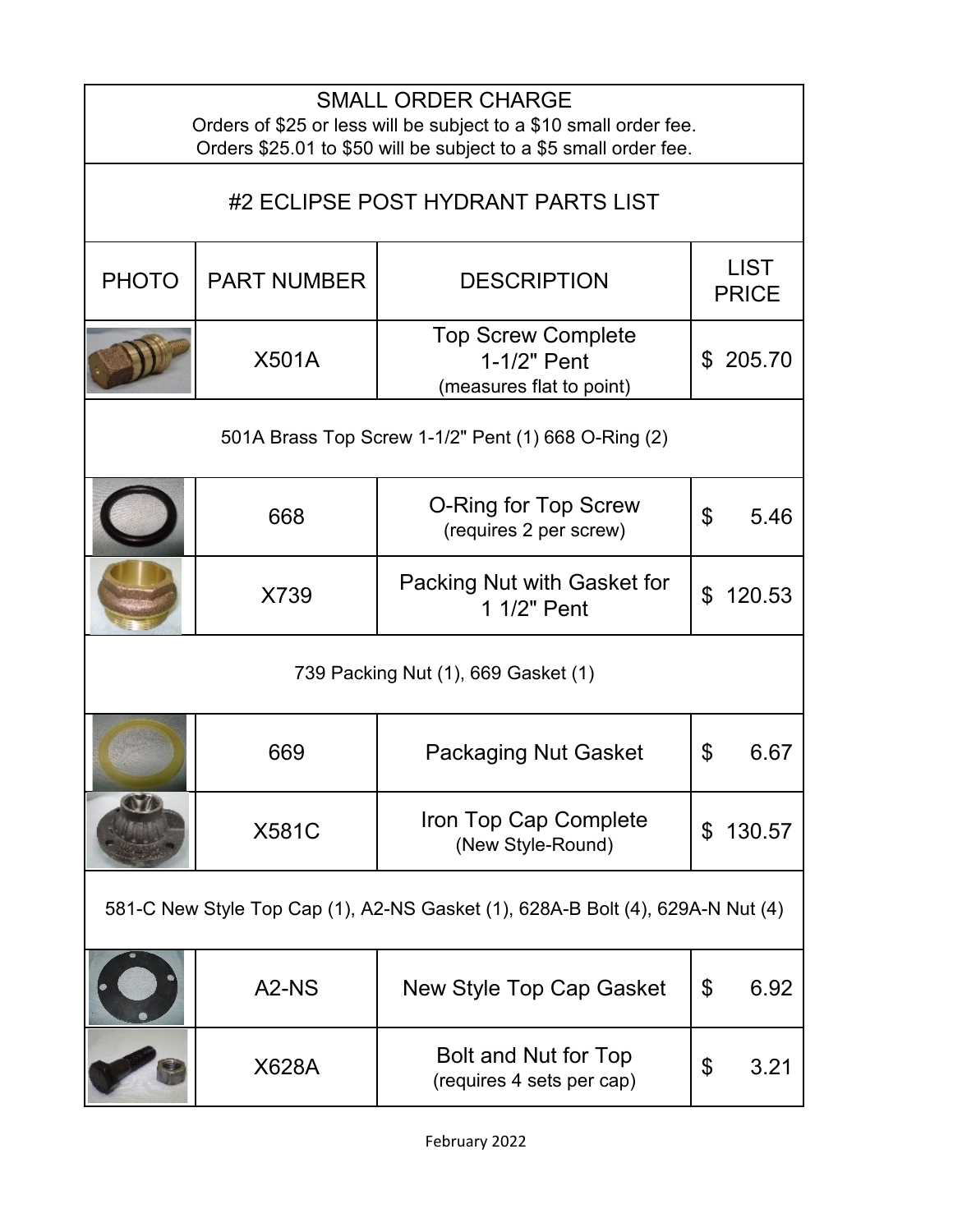| 628A-B Bolt (1), 629A-N Nut (1)                                                                                                                                             |              |                                                                                                |                |          |
|-----------------------------------------------------------------------------------------------------------------------------------------------------------------------------|--------------|------------------------------------------------------------------------------------------------|----------------|----------|
|                                                                                                                                                                             | 628A-B       | Top Cap and Bottom Bolt                                                                        | \$             | 2.12     |
|                                                                                                                                                                             | 629A-N       | Top Cap and Bottom Nut                                                                         | \$             | 1.47     |
|                                                                                                                                                                             | 511          | <b>Brass Connecting Nut</b>                                                                    | \$             | 131.47   |
|                                                                                                                                                                             | X581C-1      | <b>New Style Bonnet Complete</b><br>(New Style-Round)                                          |                | \$575.92 |
| 581-C Top Cap (1), 501A Top Screw (1), 668 O-ring (2), 739 Packing Nut (1), 669<br>Gasket (1), 511 Connecting Nut (1), A2-NS Gasket (1), 628A-B Bolt (4), 629A-N Nut<br>(4) |              |                                                                                                |                |          |
|                                                                                                                                                                             | <b>X487H</b> | New Style Iron Top Stock<br>Complete<br>(One Nozzle - Round)                                   | $\mathfrak{L}$ | 447.90   |
|                                                                                                                                                                             |              | 487-H New Style 1 Nozzle Top Stock (1), A2-NS Gasket (1), 628A-B Bolt (4), 629A-N<br>Nut $(4)$ |                |          |
|                                                                                                                                                                             | X716         | <b>Brass Nozzle with Gasket</b><br>2 1/2" NST                                                  | \$             | 170.38   |
|                                                                                                                                                                             |              | 716 Nozzle (1), 95G Gasket (1)                                                                 |                |          |
|                                                                                                                                                                             | 95G          | Nozzle O-Ring                                                                                  | \$             | 7.22     |
|                                                                                                                                                                             | X592A        | Nozzle Cap Complete<br>2 1/2" NST                                                              | \$             | 90.04    |
| 592-A Side Cap (1), A16 Gasket (3), 595 Chain Assembly (1)                                                                                                                  |              |                                                                                                |                |          |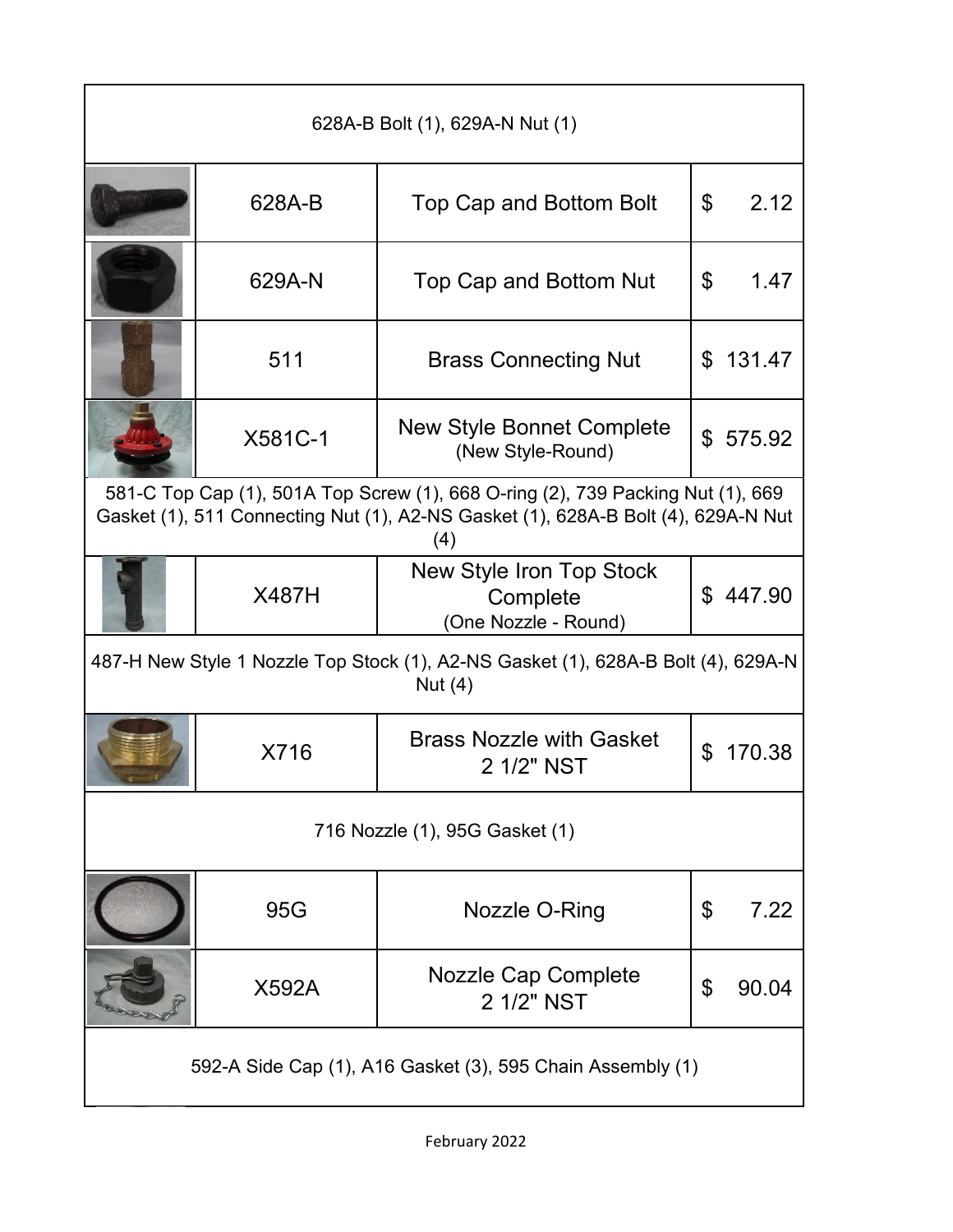|                                                      | A16            | Nozzle Cap Gasket<br>(requires 3 per cap)                                                           | \$ | 8.42      |
|------------------------------------------------------|----------------|-----------------------------------------------------------------------------------------------------|----|-----------|
|                                                      | 4FBE           | <b>Fusion Bonded Epoxy Barrel</b><br>Pipe<br>(Price per foot)                                       | \$ | 120.00    |
|                                                      | 3/4GAL         | <b>Operating Rod</b><br>(price per foot)<br>(measure exactly end to end)                            | \$ | 16.00     |
|                                                      | <b>X531-NS</b> | <b>New Style Plunger Complete</b><br>(with o-rings)                                                 |    | \$ 270.00 |
|                                                      |                | 537-P Plunger (1), 539L2 Plunger Stem (1), 539W Washer (1), 2OR O-Rings (2), 541<br>Seat Rubber (1) |    |           |
|                                                      | <b>X566-NS</b> | <b>New Style Washer Set</b>                                                                         | \$ | 56.92     |
| 541 Seat Rubber (1), 2OR O-Ring (3), 539W Washer (1) |                |                                                                                                     |    |           |
|                                                      | 541            | Seat Rubber for #2                                                                                  | \$ | 51.05     |
|                                                      | 20R            | <b>Plunger O-Rings</b><br>(Requires 2 per plunger. Older plungers<br>may require three)             | \$ | 2.57      |
|                                                      | X539L2         | <b>New Style Plunger Stem</b><br>Complete                                                           |    | \$204.28  |
| 539L2 Plunger Stem (1), 2OR O-Rings (2)              |                |                                                                                                     |    |           |
|                                                      | 678            | Iron Coupling                                                                                       | \$ | 76.26     |
|                                                      | 521            | <b>Brass Seat Ring</b>                                                                              | \$ | 134.72    |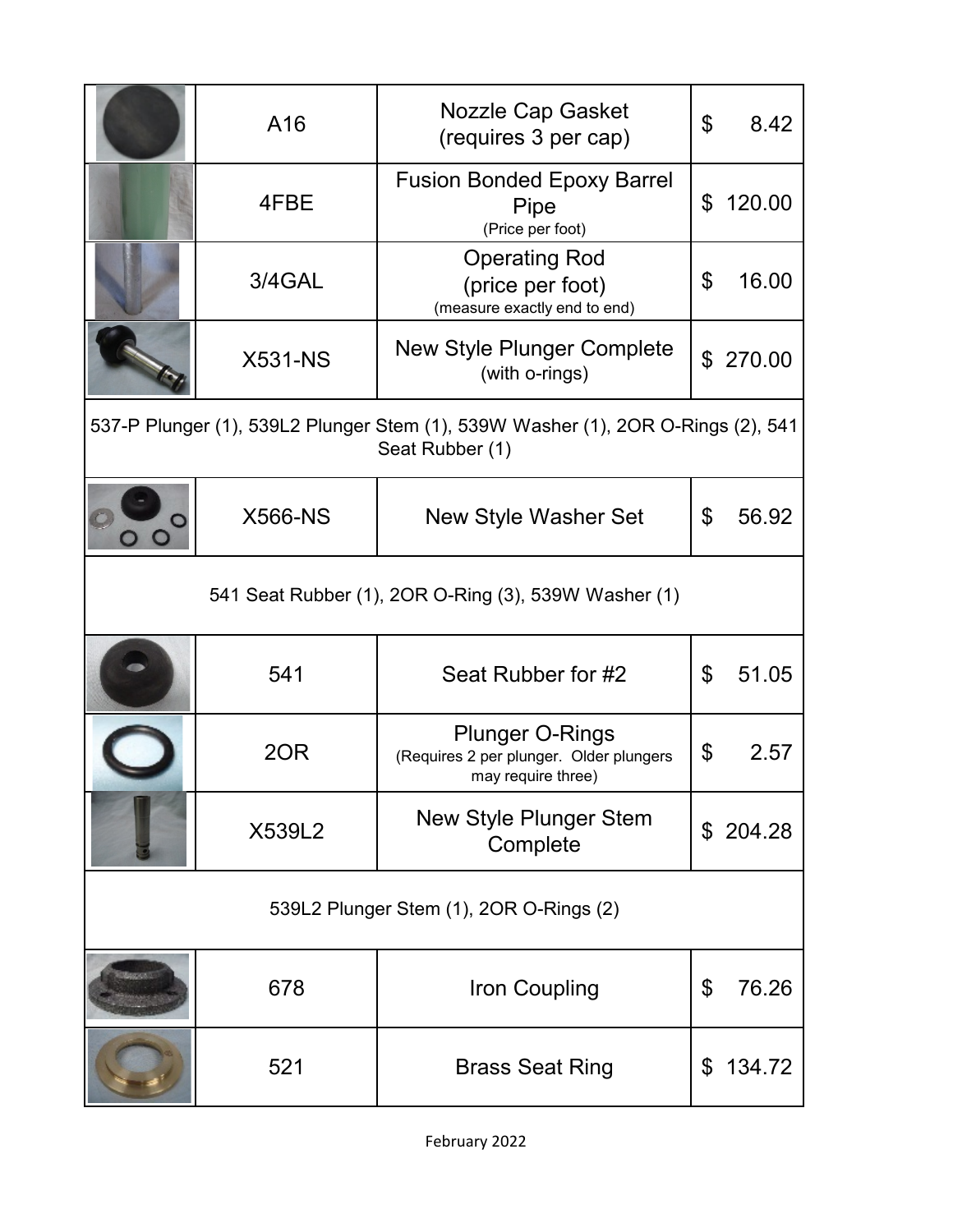|                                                                                                                                                            | <b>X571A</b>       | Iron Bottom Complete 2" IP                                  |                | \$580.76                    |
|------------------------------------------------------------------------------------------------------------------------------------------------------------|--------------------|-------------------------------------------------------------|----------------|-----------------------------|
| 571-A Bottom (1), 611 Waste Tube (1), A19 O-Ring (1), 628A-B Bolt (4), 629A-N Nut<br>(4), 1/2W Washer, A8 Gasket (1) (NOTE: 521 Seat Ring sold separately) |                    |                                                             |                |                             |
|                                                                                                                                                            | X611               | Brass Waste Tube w/ O-Ring                                  | $\mathfrak{L}$ | 116.79                      |
|                                                                                                                                                            |                    | 611 Waste Tube (1), A19 O-Ring (1)                          |                |                             |
|                                                                                                                                                            | A <sub>19</sub>    | <b>Waste Tube O-Ring</b>                                    | \$             | 6.36                        |
|                                                                                                                                                            | A8                 | <b>New Style Bottom Gasket</b>                              | \$             | 7.17                        |
|                                                                                                                                                            | <b>X629A</b>       | Bottom Bolt, Nut and Washer<br>(requires 4 sets per bottom) | \$             | 3.30                        |
|                                                                                                                                                            |                    | 628A-B Bolt (1), 629A-N Nut (1), 1/2W Washer (1)            |                |                             |
|                                                                                                                                                            | 1/2W               | 1/2" Bottom Washer                                          | \$             | 1.33                        |
|                                                                                                                                                            |                    | #2 ECLIPSE POST HYDRANT OPTIONS PARTS LIST                  |                |                             |
| <b>PHOTO</b>                                                                                                                                               | <b>PART NUMBER</b> | <b>DESCRIPTION</b>                                          |                | <b>LIST</b><br><b>PRICE</b> |
|                                                                                                                                                            | 667                | Handwheel - 1 1/2" Pent.                                    | \$             | 75.00                       |
|                                                                                                                                                            | 674                | <b>New Style Locking Wrench</b>                             | \$             | 47.00                       |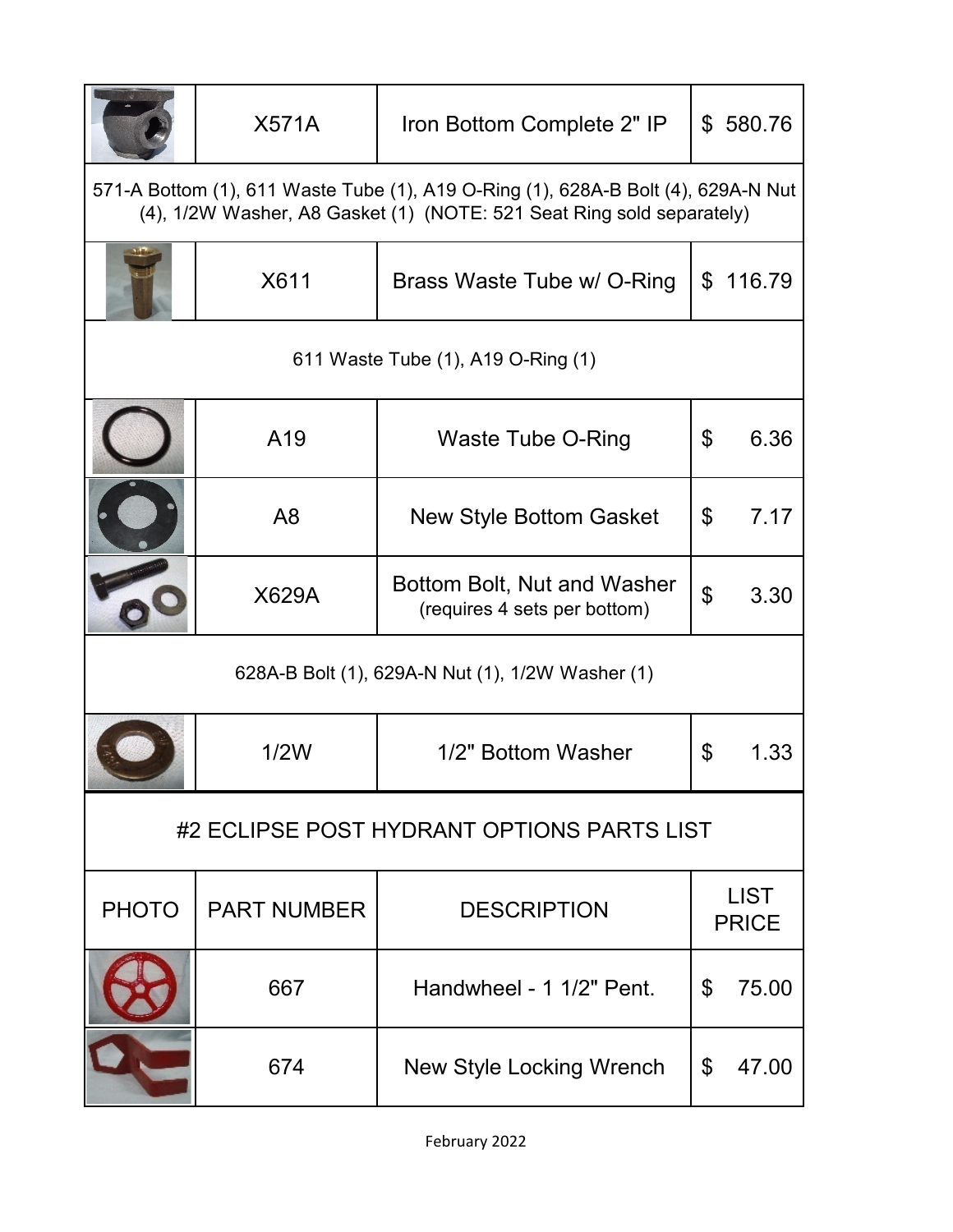|                                               | X501                                               | <b>Top Screw Complete</b><br>1-1/4" Pent<br>(measures flat to point) |                           | \$208.36 |
|-----------------------------------------------|----------------------------------------------------|----------------------------------------------------------------------|---------------------------|----------|
|                                               | 501 Brass Top Screw 1-1/4" Pent (1) 77M O-Ring (1) |                                                                      |                           |          |
|                                               | X621                                               | Packing Nut with Gasket for<br>1 1/4" Pent                           | $\mathfrak{L}$            | 90.34    |
|                                               |                                                    | 621 Packing Nut (1), 77MG Gasket (1)                                 |                           |          |
|                                               | 77MG                                               | Gasket for 1-1/4 Packing Nut                                         | $\boldsymbol{\mathsf{S}}$ | 7.63     |
|                                               | <b>X503VP</b>                                      | <b>Vandal Proof Screw Complete</b>                                   |                           | \$251.27 |
| 503-VP Vandal Proof Screw (1), 668 O-Ring (2) |                                                    |                                                                      |                           |          |
|                                               | X600UF-IP                                          | <b>Brass Nozzle Complete</b><br>1 1/2" IP                            | \$                        | 88.20    |
|                                               |                                                    | 600UF-IP Nozzle (1), 669 Gasket (1)                                  |                           |          |
|                                               | X600UF-NST                                         | <b>Brass Nozzle Complete</b><br>1 1/2" NST                           | \$                        | 88.04    |
| 600UF-NST Nozzle (1), 669 Gasket (1)          |                                                    |                                                                      |                           |          |
|                                               | X600UF-NPT                                         | <b>Brass Nozzle Complete</b><br>1 1/2" NPT                           | \$                        | 88.29    |
| 600UF-NPT Nozzle (1), 669 Gasket (1)          |                                                    |                                                                      |                           |          |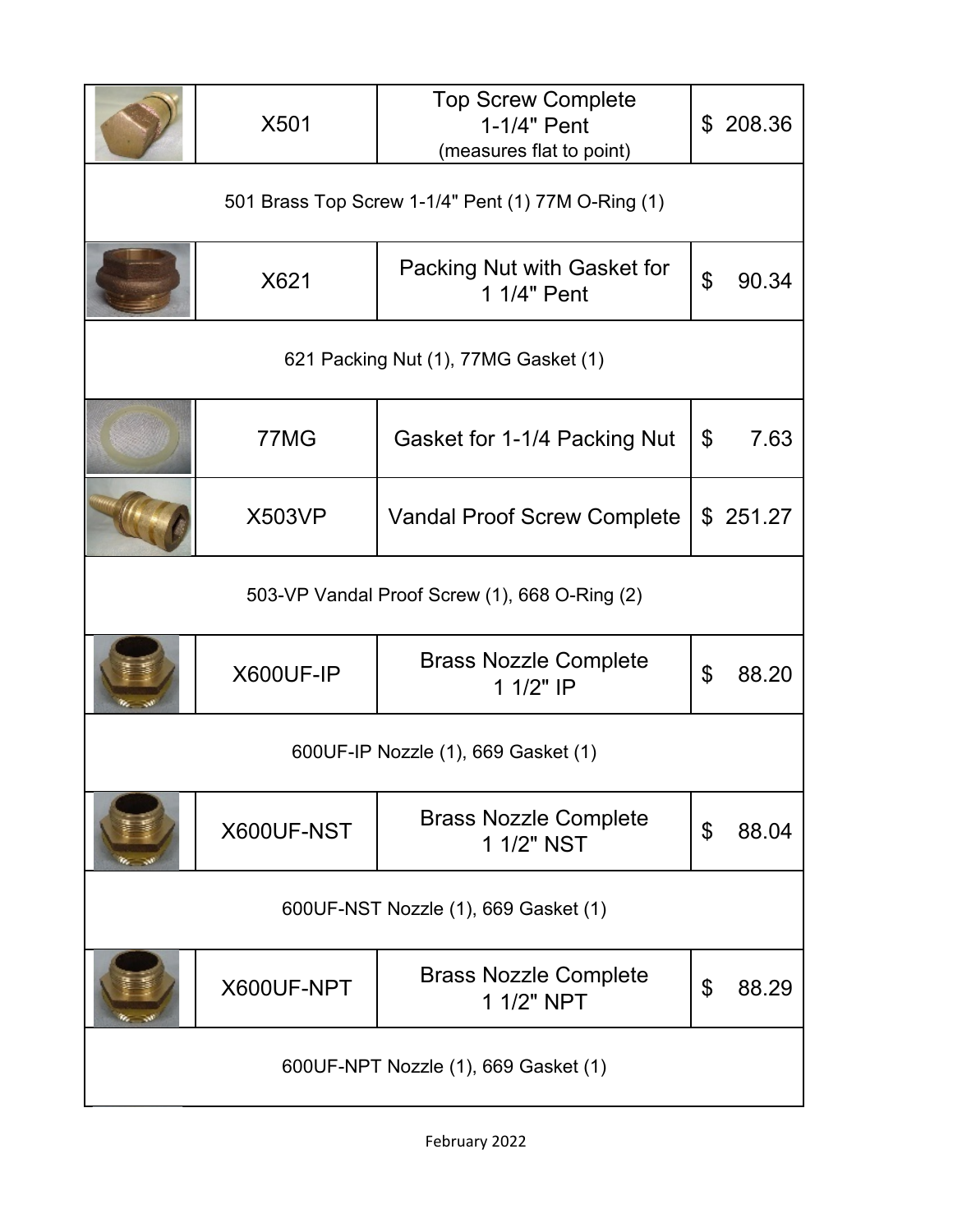|                                                                     | X601                            | <b>Brass Nozzle Complete</b><br>$2"$ IP                              | $\mathfrak{L}$ | 143.44 |  |
|---------------------------------------------------------------------|---------------------------------|----------------------------------------------------------------------|----------------|--------|--|
|                                                                     | 601 Nozzle (1), 669 Gasket (1)  |                                                                      |                |        |  |
|                                                                     | <b>X601C</b>                    | <b>Brass Nozzle Complete</b><br>2" NST                               | \$             | 143.40 |  |
|                                                                     |                                 | 601C Nozzle (1), 669 Gasket (1)                                      |                |        |  |
|                                                                     | X601B                           | <b>Brass Nozzle Complete</b><br>$2"$ NPT                             | $\mathfrak{L}$ | 143.48 |  |
|                                                                     | 601B Nozzle (1), 669 Gasket (1) |                                                                      |                |        |  |
|                                                                     | $X591A-IP$                      | <b>Nozzle Cap Complete</b><br>1 1/2" IP                              | \$             | 84.99  |  |
| 591-A 1 1/2"IP Side Cap (1), A14 Gasket (3), 595 Chain Assembly (1) |                                 |                                                                      |                |        |  |
|                                                                     | X591A-NST                       | <b>Nozzle Cap Complete</b><br>1 1/2" NST                             | \$             | 84.93  |  |
|                                                                     |                                 | 591-A 1 1/2"NST Side Cap (1), A14 Gasket (3), 595 Chain Assembly (1) |                |        |  |
|                                                                     | <b>X591A-2IP</b>                | <b>Nozzle Cap Complete</b><br>$2"$ IP                                | \$             | 85.02  |  |
|                                                                     |                                 | 591-A 2"IP Side Cap (1), A15 Gasket (2), 595 Chain Assembly (1)      |                |        |  |
|                                                                     | <b>X591A-2NST</b>               | Nozzle Cap Complete<br><b>2" NST</b>                                 | \$             | 85.04  |  |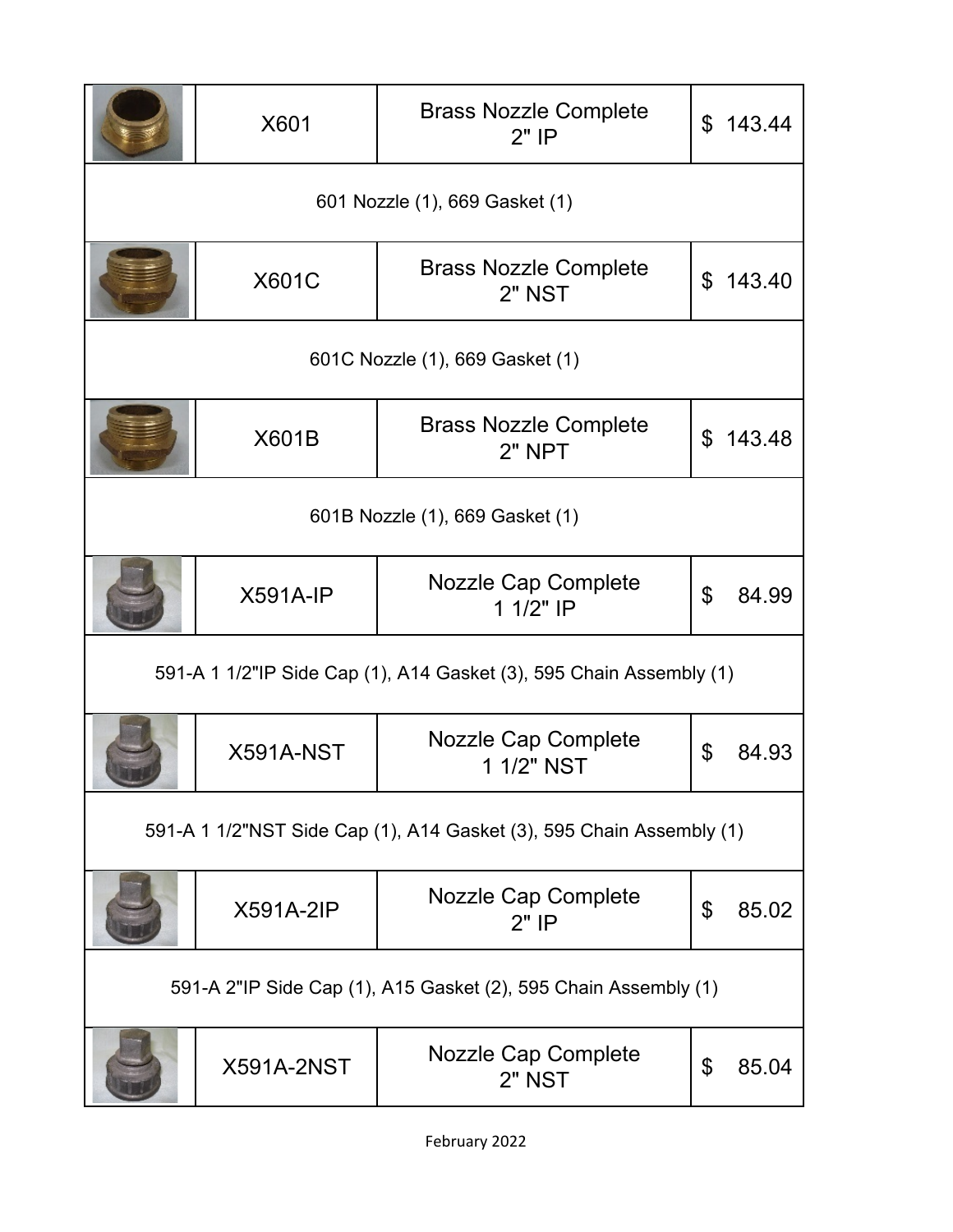| 591-A 2"NST Side Cap (1), A15 Gasket (2), 595 Chain Assembly (1)                                  |                                                                 |                                                                                                            |                          |  |  |
|---------------------------------------------------------------------------------------------------|-----------------------------------------------------------------|------------------------------------------------------------------------------------------------------------|--------------------------|--|--|
|                                                                                                   | <b>X592E</b>                                                    | Vandal Proof Cap Complete<br>2-1/2" NST                                                                    | $\mathfrak{L}$<br>100.08 |  |  |
|                                                                                                   | 592E Side Cap (1), A16 Gasket (3), 595 Chain Assembly (1)       |                                                                                                            |                          |  |  |
|                                                                                                   | X487-V                                                          | Nozzle Adapter 2 1/2 KFC<br>Special x 2 FNPT                                                               | \$<br>33.30              |  |  |
| 487-V Nozzle Adapter (1), 95G Gasket (1)                                                          |                                                                 |                                                                                                            |                          |  |  |
|                                                                                                   | X4871                                                           | New Style Iron Top Stock<br>Complete<br>(Bolted Flange - Round)                                            | 450.77<br>\$             |  |  |
| 487-I New Style Bolted Flange Top Stock (1), A2-NS Gasket (1), 628A-B Bolt (4),<br>629A-N Nut (4) |                                                                 |                                                                                                            |                          |  |  |
|                                                                                                   | X487J                                                           | New Style Iron Top Stock<br>Complete<br>(Two Nozzles - Round)                                              | \$451.53                 |  |  |
|                                                                                                   |                                                                 | 487-J New Style 2 Nozzle Top Stock (1), A2-NS Gasket (1), 628A-B Bolt (4), 629A-N<br>Nut $(4)$             |                          |  |  |
|                                                                                                   | <b>X487K</b>                                                    | New Style Top Stock Complete<br>(Bolted Flange, Two Nozzles)                                               | $\mathfrak{L}$<br>495.59 |  |  |
|                                                                                                   |                                                                 | 487-K New Style Bolted Flange 2 Nozzle Top Stock (1), A2-NS Gasket (1), 628A-B<br>Bolt (4), 629A-N Nut (4) |                          |  |  |
|                                                                                                   | X475-##<br>(Part number X475-6 for<br>6" extension, X475-12 for | Hydrant extension -<br>Price for first 6"                                                                  | 230.00<br>\$             |  |  |
|                                                                                                   | 12" extension, X475-18<br>for 18" extension, and so<br>on)      | Price for each additional 6"                                                                               | \$<br>64.00              |  |  |

 $\mathsf{r}$ 

٦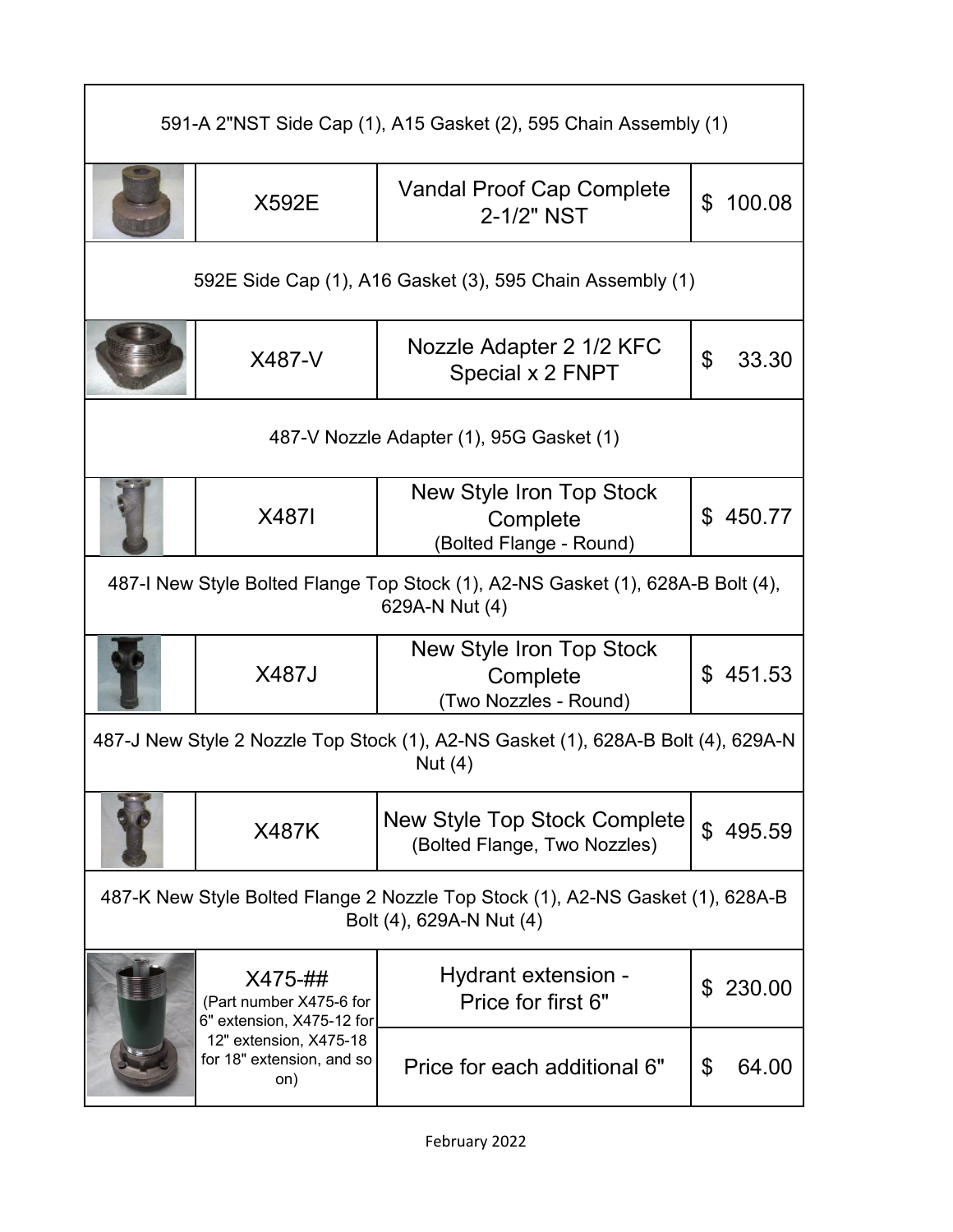| 4FBE Exterior Pipe, 3/4GAL Operating Rod, 3/4C Coupling (1), 678 Coupling (2),<br>628A-B Bolt (4), 629A-N Nut (4), A8 Gasket (1)                               |              |                                                                                                                                                                                                                                           |             |  |
|----------------------------------------------------------------------------------------------------------------------------------------------------------------|--------------|-------------------------------------------------------------------------------------------------------------------------------------------------------------------------------------------------------------------------------------------|-------------|--|
|                                                                                                                                                                | 1 1/16SR     | <b>Solid Operating Rod</b><br>(price per foot)<br>(measure exactly end to end)                                                                                                                                                            | \$<br>40.00 |  |
|                                                                                                                                                                | 3/4SSP       | <b>Stainless Operating Rod</b><br>(price per foot)<br>(measure exactly end to end)                                                                                                                                                        | \$<br>50.79 |  |
|                                                                                                                                                                | <b>X571B</b> | Iron Bottom Complete 2 1/2" IP                                                                                                                                                                                                            | \$581.14    |  |
|                                                                                                                                                                |              | 571-C Bottom (1), 3 X 2 1/2HB Hex Bushing (1), 611 Waste Tube (1), A19 O-Ring<br>(1), 1/2W Washer (4), 628A-B Bolt (4), 629A-N Nut (4), A8 Gasket (1) (NOTE: 521<br>Seat Ring sold separately)                                            |             |  |
|                                                                                                                                                                | <b>X571C</b> | Iron Bottom Complete 3" IP                                                                                                                                                                                                                | \$644.36    |  |
| 571-C Bottom (1), 611 Waste Tube (1), A19 O-Ring (1), 1/2W Washer (4), 628A-B<br>Bolt (4), 629A-N Nut (4), A8 Gasket (1) (NOTE: 521 Seat Ring sold separately) |              |                                                                                                                                                                                                                                           |             |  |
|                                                                                                                                                                | <b>X571D</b> | Iron Bottom Complete 2" MJ                                                                                                                                                                                                                | \$583.35    |  |
|                                                                                                                                                                |              | 571-D Bottom (1), 2MJG MJ Gland (1), 2TG Transition Gasket (1), CORTEN MJ Bolt & Nut<br>(2), 611 Waste Tube (1), A19 O-Ring (1), 1/2W Washer (4), 628A-B Bolt (4), 629A-N Nut (4),<br>A8 Gasket (1) (NOTE: 521 Seat Ring sold separately) |             |  |
|                                                                                                                                                                | 2MJG         | 2" Mechanical Joint Gland                                                                                                                                                                                                                 | \$<br>22.63 |  |
|                                                                                                                                                                | <b>X571E</b> | Iron Bottom Complete 3" MJ                                                                                                                                                                                                                | \$651.81    |  |
|                                                                                                                                                                |              | 571-E Bottom (1), 663 MJ Gland (1), 3TG Transition Gasket (1), CORTEN MJ Bolt & Nut (2),<br>611 Waste Tube (1), A19 O-Ring (1), 1/2W Washer (4), 628A-B Bolt (4), 629A-N Nut (4), A8<br>Gasket (1) NOTE: 521 Seat Ring sold separately)   |             |  |
|                                                                                                                                                                | 663          | 3" MJ Gland                                                                                                                                                                                                                               | \$<br>29.36 |  |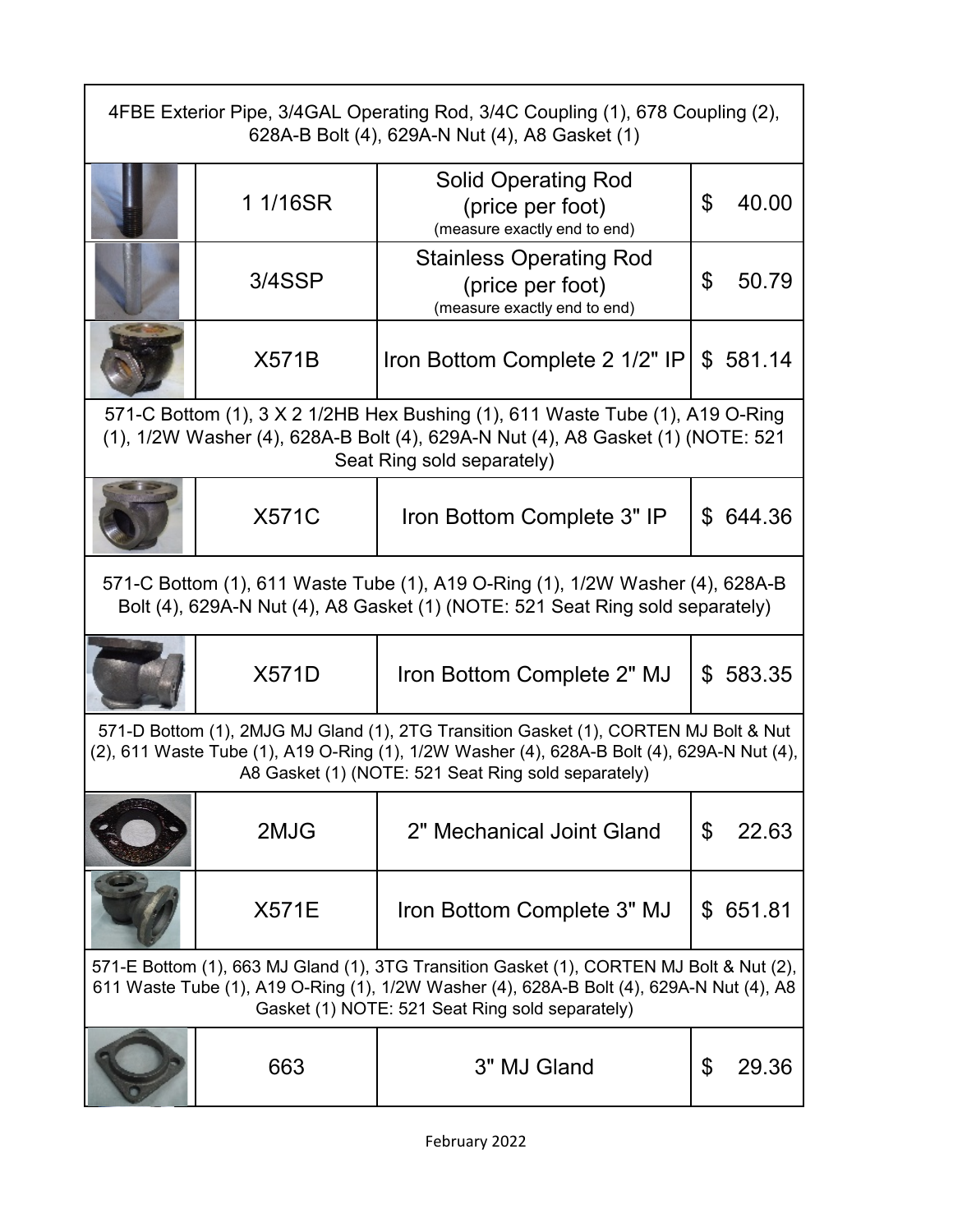|                                                                                                                                                                | <b>X571L</b>       | Iron Bottom Complete 4" MJ                                                                                                                                                         | \$ 679.36                          |  |
|----------------------------------------------------------------------------------------------------------------------------------------------------------------|--------------------|------------------------------------------------------------------------------------------------------------------------------------------------------------------------------------|------------------------------------|--|
| 571-L Bottom (1), 611 Waste Tube (1), A19 O-Ring (1), 1/2W Washer (4), 628A-B<br>Bolt (4), 629A-N Nut (4), A8 Gasket (1) (NOTE: 521 Seat Ring sold separately) |                    |                                                                                                                                                                                    |                                    |  |
|                                                                                                                                                                | 492VP              | <b>Vandal Proof Wrench</b>                                                                                                                                                         | \$<br>28.00                        |  |
|                                                                                                                                                                |                    | #2 ECLIPSE POST HYDRANT OLD STYLE PARTS LIST                                                                                                                                       |                                    |  |
| <b>PHOTO</b>                                                                                                                                                   | <b>PART NUMBER</b> | <b>DESCRIPTION</b>                                                                                                                                                                 | <b>LIST</b><br><b>PRICE</b>        |  |
|                                                                                                                                                                | <b>X581A</b>       | Iron Top Cap Complete<br>(Old Style-Square for 1-1/2" Pent)                                                                                                                        | 132.94<br>$\mathfrak{L}$           |  |
| 581-A Old Style Top Cap (1), A2 Gasket (1), 628A-B Bolt (4), 628A-N Nut (4)                                                                                    |                    |                                                                                                                                                                                    |                                    |  |
|                                                                                                                                                                | X581A-1            | Old Style Bonnet Complete<br>(Old Style-Square)                                                                                                                                    | \$578.26                           |  |
|                                                                                                                                                                |                    | 581-A Old Style Top Cap (1), 501A Top Screw (1), 668 O-ring (2), 739 Packing Nut<br>(1), 669 Gasket (1), 511 Connecting Nut (1), A2 Gasket (1), 628A-B Bolt (4), 628A-N<br>Nut (4) |                                    |  |
|                                                                                                                                                                | <b>X581B</b>       | Iron Top Cap Complete<br>(Old Style-Square for 1-1/4" Pent)                                                                                                                        | 133.12<br>\$                       |  |
| 581-B Old Style 1-1/4" Top Cap (1), A2 Gasket (1), 628A-B Bolt (4), 628A-N Nut (4)                                                                             |                    |                                                                                                                                                                                    |                                    |  |
|                                                                                                                                                                | A2                 | <b>Top Cap Gasket</b><br><b>Old Style Square</b>                                                                                                                                   | \$<br>8.31                         |  |
|                                                                                                                                                                | X628A-OLD          | Bolt and Nut for Old Style Top<br>(requires 4 sets per cap)                                                                                                                        | $\boldsymbol{\mathcal{S}}$<br>4.80 |  |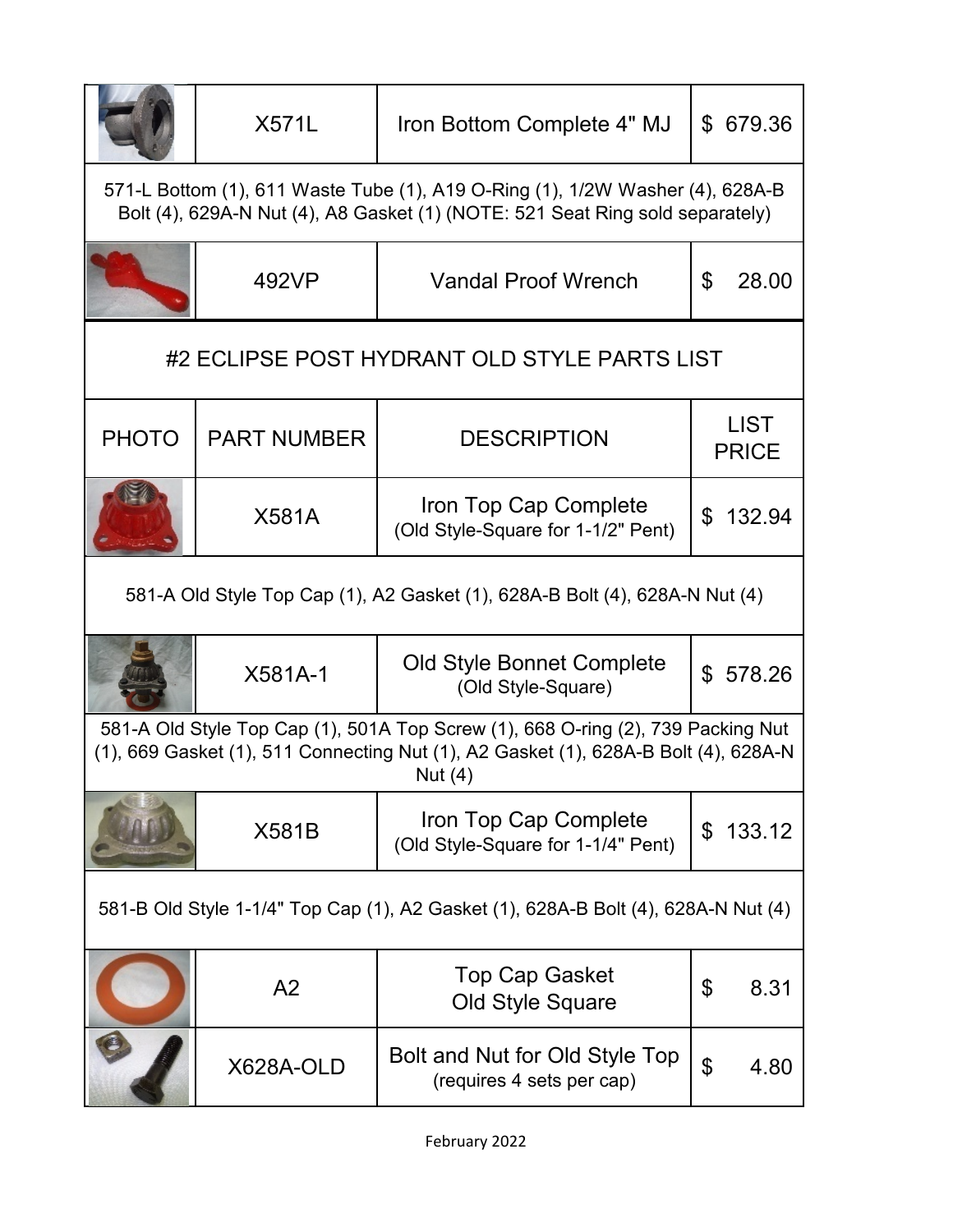| 628A-B Bolt (1), 628A-N Nut (1)                                             |              |                                                                                                                                                                  |    |          |
|-----------------------------------------------------------------------------|--------------|------------------------------------------------------------------------------------------------------------------------------------------------------------------|----|----------|
|                                                                             | X487         | Old Style Iron Top Stock<br>Complete<br>(One Nozzle - Squared)                                                                                                   |    | \$478.59 |
|                                                                             |              | 487 Old Style 1 Nozzle Top Stock (1), A2 Gasket (1), 628A-B Bolt (4), 628A-N Nut (4)                                                                             |    |          |
|                                                                             | <b>X487A</b> | Old Style Iron Top Stock<br>Complete<br>(Two Nozzles - Squared)                                                                                                  | \$ | 481.58   |
|                                                                             |              | 487-A Old Style 2 Nozzle Top Stock (1), A2 Gasket (1), 628A-B Bolt (4), 628A-N Nut<br>(4)                                                                        |    |          |
|                                                                             | <b>X601A</b> | <b>Old Style Brass Nozzle</b><br>2 1/2" NST<br>(before 1997)                                                                                                     | \$ | 122.05   |
| 601A Nozzle (1), 669 Gasket (1)                                             |              |                                                                                                                                                                  |    |          |
|                                                                             | X531         | <b>Plunger Complete Old Style</b><br>(with leathers)                                                                                                             |    | \$311.00 |
|                                                                             |              | 537 Plunger (1), 539L2-OS Plunger Tip (1), 539P2 Tip Nut (2), 539K2 Lock Nut (1),<br>560 Cup Washer (1), 561 Cup Washer (1), 541 Seat Rubber (1), 77W Washer (1) |    |          |
|                                                                             | X566         | Old Style Washer Set<br>(with Leathers)                                                                                                                          | \$ | 64.53    |
| 541 Seat Rubber (1), 560 Cup Washer (1), 561 Cup Washer (1), 77W Washer (1) |              |                                                                                                                                                                  |    |          |
|                                                                             | 560          | Leather Cup Washer                                                                                                                                               | \$ | 9.39     |
|                                                                             | 561          | Leather Cup Washer                                                                                                                                               | \$ | 9.41     |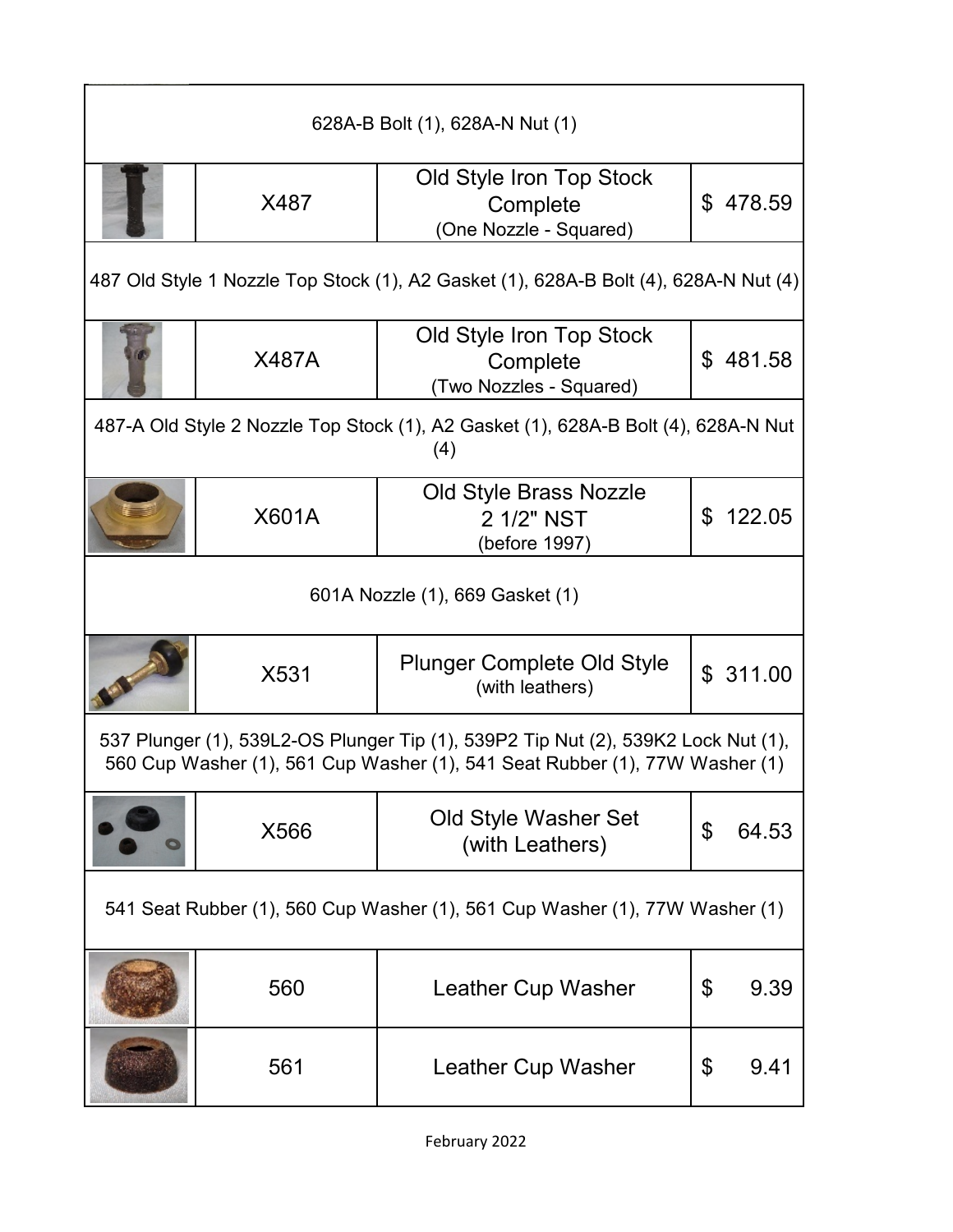|                                                                                                          | 700             | Wrench for 1 1/2" Pent                                   | \$ | 33.00  |
|----------------------------------------------------------------------------------------------------------|-----------------|----------------------------------------------------------|----|--------|
|                                                                                                          | 492             | Wrench for 1 1/4" Pent                                   | \$ | 33.00  |
|                                                                                                          | 664             | Old Style Locking Wrench                                 | \$ | 47.00  |
|                                                                                                          | <b>PACKING</b>  | Packing<br>(priced per round)                            | \$ | 17.11  |
|                                                                                                          |                 | #2A POST HYDRANT PARTS LIST (MODEL DISCONTINUED IN 2014) |    |        |
|                                                                                                          | X500            | #2A Brass Top Screw<br>Complete                          | \$ | 99.96  |
| 500M-HEX Brass Top Screw (1) 77N O-Ring (2)                                                              |                 |                                                          |    |        |
|                                                                                                          | A <sub>1</sub>  | Top Cap Gasket for #2A                                   | \$ | 5.42   |
|                                                                                                          | <b>X530-NS</b>  | #2A Plunger Complete<br>(with o-rings)                   | \$ | 208.99 |
| 537-P2A Plunger (1), 540 Seat Rubber (1), 539W-2A Washer (1), 539L2 Plunger<br>Stem (1), 2OR O-Rings (2) |                 |                                                          |    |        |
|                                                                                                          | <b>X566A-NS</b> | #2A New Style Washer Set                                 | \$ | 56.17  |
|                                                                                                          |                 | 540 Seat Rubber (1), 539W-2A Washer (1) 2OR O-Ring (3)   |    |        |
|                                                                                                          | 540             | #2A Seat Rubber                                          | \$ | 44.89  |